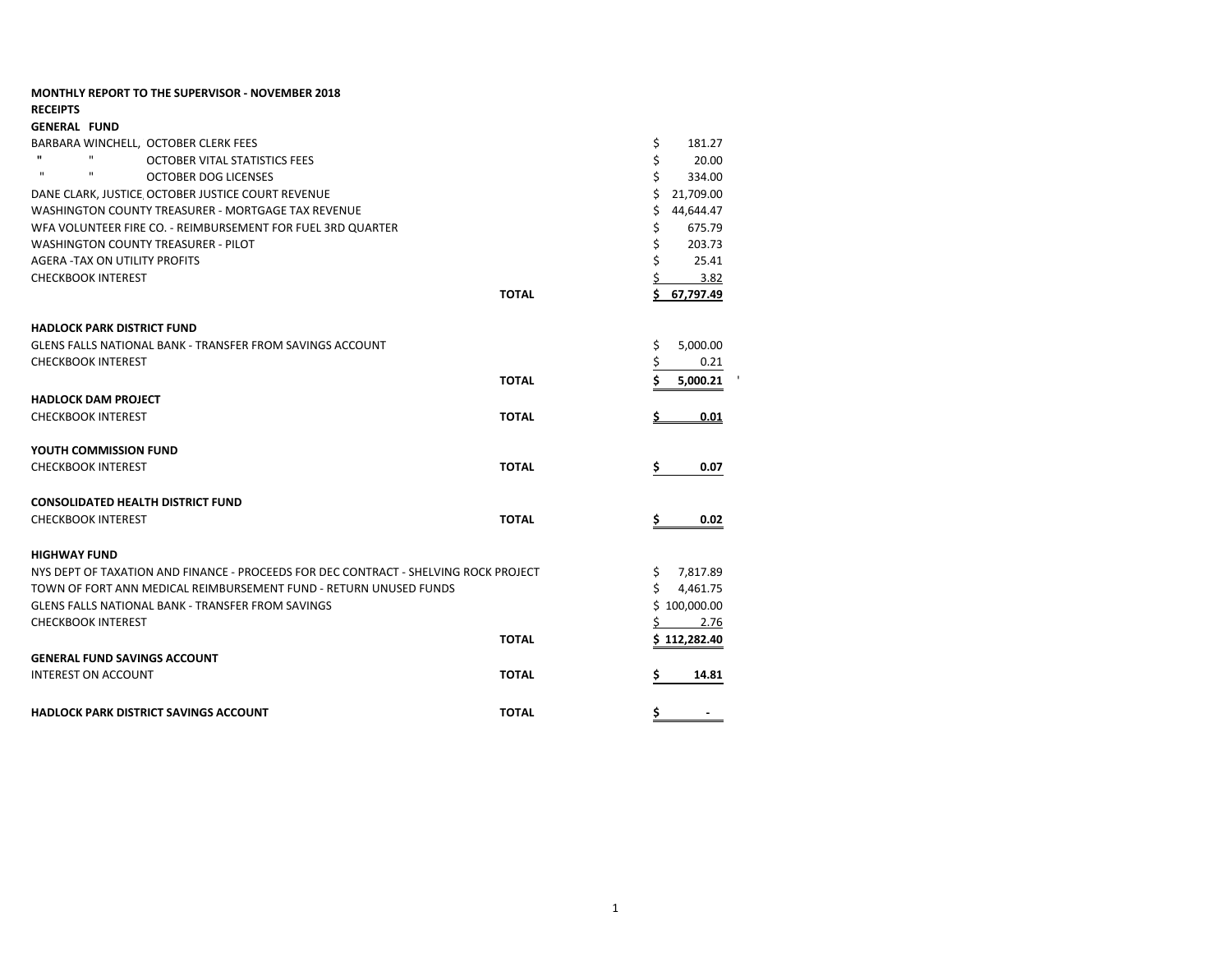| <b>HIGHWAY FUND SAVINGS ACCOUNT</b>                      |                |                 |                 |                              |                 |
|----------------------------------------------------------|----------------|-----------------|-----------------|------------------------------|-----------------|
| INTEREST ON ACCOUNT                                      |                |                 | <b>TOTAL</b>    | \$<br>7.90                   |                 |
| <b>LOSAP SAVINGS ACCOUNT</b>                             |                |                 |                 |                              |                 |
| <b>INTEREST ON ACCOUNT</b>                               |                |                 | <b>TOTAL</b>    | \$<br>0.63                   |                 |
| <b>MEDICAL REIMBURSEMENT ACCOUNT</b>                     |                |                 |                 |                              |                 |
| TOWN OF FORT ANN HIGHWAY FUND - H.I.                     |                |                 |                 | \$<br>5,430.14               |                 |
| <b>CHECKBOOK INTEREST</b>                                |                |                 |                 | \$<br>0.08                   |                 |
|                                                          |                |                 | <b>TOTAL</b>    | \$<br>5,430.22               |                 |
| <b>TRUST &amp; AGENCY FUND</b>                           | <b>HIGHWAY</b> |                 | <b>GENERAL</b>  | <b>HADLOCK PARK DISTRICT</b> |                 |
| <b>NYS RETIREMENT</b>                                    | Ś<br>798.68    |                 | \$<br>678.58    | \$                           |                 |
| <b>HEALTH &amp; DENTAL INSURANCE</b>                     | Ś<br>847.46    |                 | \$<br>244.81    | \$                           |                 |
| <b>STATE TAX</b>                                         | 1,124.02<br>Ś. |                 | \$<br>720.54    | \$                           |                 |
| <b>FEDERAL TAX</b>                                       | 2,433.00<br>Ś. |                 | \$<br>1,808.00  | \$                           |                 |
| <b>FICA</b>                                              | 4,097.64<br>Ś  |                 | \$<br>3,006.58  | \$                           |                 |
| DEFFERED COMPENSATION                                    | Ś<br>159.92    |                 | \$              |                              |                 |
| <b>CHILD SUPPORT</b>                                     | Ś<br>1,200.00  |                 | \$<br>$\sim$    |                              |                 |
| PAID FAMILY LEAVE                                        | 35.10          |                 | Ś<br>8.31       | Ś                            |                 |
| <b>CREDIT UNION</b>                                      | 1,248.80<br>s  |                 | \$<br>1,113.00  | \$                           |                 |
| AFLAC                                                    | 635.28         |                 | 359.82          | \$                           |                 |
| <b>TOTALS</b>                                            | \$12,579.90    |                 | Ś<br>7,939.64   | \$<br>$\blacksquare$         |                 |
|                                                          |                | <b>INTEREST</b> | \$<br>0.20      | <b>TOTAL</b>                 | 20,519.74<br>s  |
| <b>DISBURSEMENTS</b>                                     |                |                 |                 |                              |                 |
| <b>GENERAL FUND</b>                                      |                |                 |                 | <b>HIGHWAY FUND-T/W</b>      |                 |
| STATE COMPTROLLER - STATE SHARE OF JUSTICE COURT REVENUE |                |                 | \$14,019.00     | ABSTRACT                     | 83,226.44<br>\$ |
| <b>PAYROLL</b>                                           |                |                 | 20,157.52<br>\$ | <b>HEALTH INSURANCE</b>      | 5,809.12        |
| <b>TOWN SHARE FICA</b>                                   |                |                 | \$<br>1,503.29  | PAYROLL                      | 27,885.79<br>S  |
| <b>TOWN BOARD EXPENSE</b>                                |                |                 | \$<br>34.70     | <b>TOWN SHARE FICA</b>       | 2,048.82        |
| <b>JUSTICE COURT EXPENSE</b>                             |                |                 | \$<br>206.46    |                              | \$ 118,970.17   |
| <b>CENTRAL COMMUNICATIONS</b>                            |                |                 | \$<br>293.86    | <b>HIGHWAY FUND-TO/V</b>     |                 |
| <b>ASSESSORS EXPENSE</b>                                 |                |                 | \$<br>2,200.59  | ABSTRACT                     | Ś.<br>8,646.74  |
| <b>TOWN CLERKS EXPENSE</b>                               |                |                 | \$<br>748.59    |                              |                 |
| <b>ATTORNEY EXPENSE</b>                                  |                |                 | \$<br>2,910.00  | <b>TOTAL HIGHWAY</b>         | \$127,616.91    |
| <b>ELECTION EXPENSE</b>                                  |                |                 | \$<br>40.00     |                              |                 |
| <b>SUPERVISORS EXPENSE</b>                               |                |                 | \$<br>1,021.13  |                              |                 |
| HIGHWAY SUPERINTENDENT EXPENSE                           |                |                 | Ś<br>635.00     |                              |                 |
| <b>REGISTRARS EXPENSE</b>                                |                |                 | Ś<br>130.49     |                              |                 |
| <b>BUILDINGS EXPENSE</b>                                 |                |                 | \$<br>3,488.89  |                              |                 |

| <b>TOTAL</b>           |    | 20,519.74    |
|------------------------|----|--------------|
| <b>SHWAY FUND-T/W</b>  |    |              |
| STRACT                 | Ś  | 83,226.44    |
| ALTH INSURANCE         | \$ | 5,809.12     |
| YROLL                  | Ś  | 27,885.79    |
| WN SHARE FICA          |    | 2.048.82     |
|                        |    | \$118,970.17 |
| <b>SHWAY FUND-TO/V</b> |    |              |
| STRACT                 | \$ | 8.646.74     |
|                        |    |              |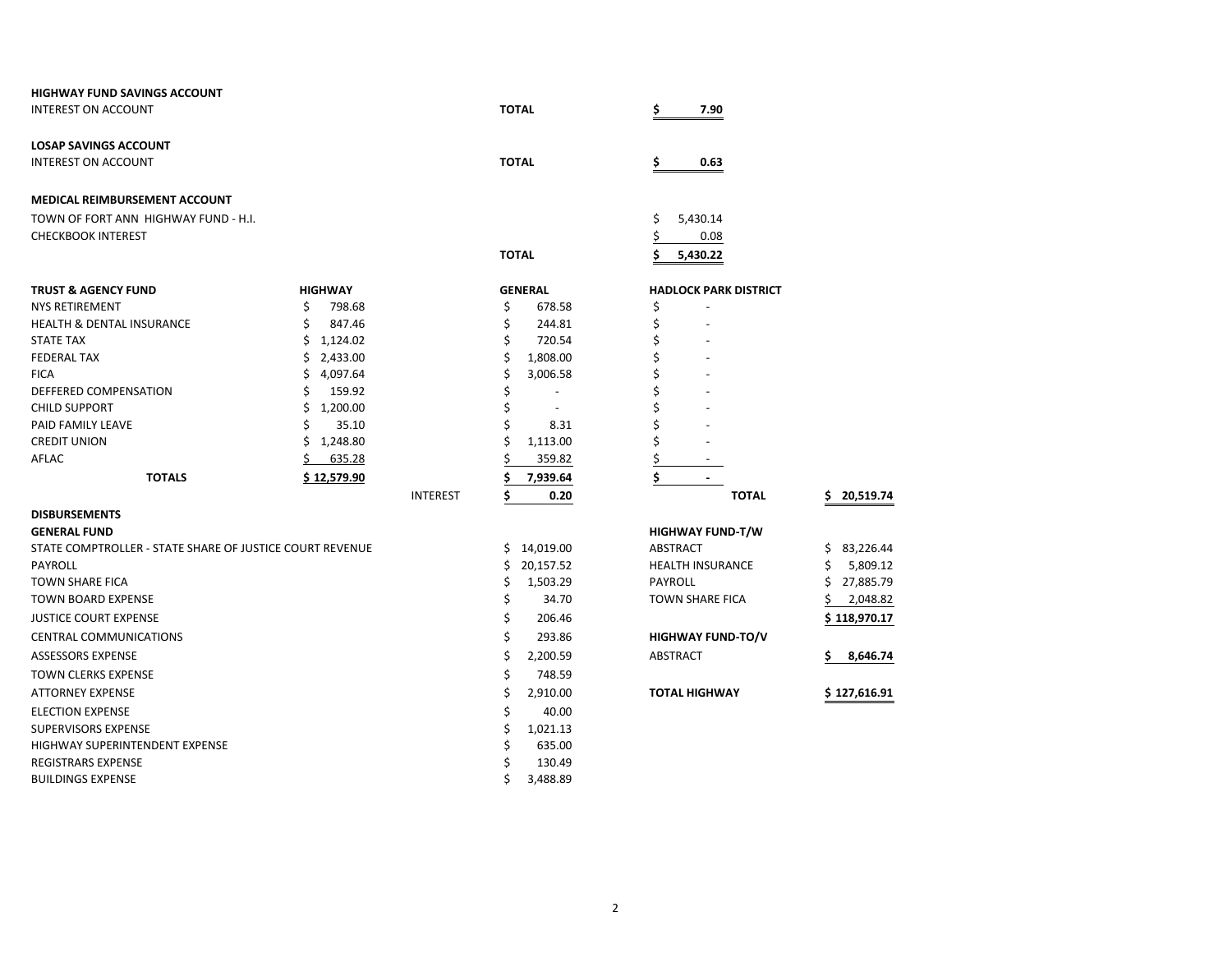| <b>CENTRAL MAILINGS</b>                                  |              | \$<br>67.96              | <b>TRUST &amp; AGENCY FUND</b> |                 |
|----------------------------------------------------------|--------------|--------------------------|--------------------------------|-----------------|
| <b>ENGINEER</b>                                          |              | \$<br>16,158.34          | <b>FICA</b>                    | 7,104.22<br>\$  |
| SAFETY INSPECTION EXPENSE                                |              | \$<br>44.90              | <b>STATE TAX</b>               | 1,844.56<br>S   |
| FIRE COMPANY - FUEL                                      |              | Ś<br>399.82              | <b>FEDERAL TAX</b>             | 4,241.00        |
| DOG CONTROL EXPENSE                                      |              | 271.00<br>S              | <b>HEALTH INSURANCE</b>        | 1,092.27        |
| <b>STREET LIGHTS</b>                                     |              | 201.32                   | <b>CREDIT UNION</b>            | 2,376.00        |
| <b>BEACH EXPENSE</b>                                     |              | $\overline{\phantom{a}}$ | <b>CHILD SUPPORT</b>           | 1,200.00        |
| PLANNING BOARD EXPENSE                                   |              | 910.00                   | AFLAC                          | 860.28          |
| <b>HEALTH INSURANCE</b>                                  |              | 148.06                   | RETIREMENT                     | 1,477.26<br>S   |
|                                                          | <b>TOTAL</b> | 65,590.92                | DEFFERRED COMP.                | 159.92          |
|                                                          |              |                          | <b>TOTAL</b>                   | 20,355.51<br>S. |
| <b>HADLOCK PARK DISTRICT</b>                             |              |                          |                                |                 |
| <b>ABSTRACT</b>                                          | <b>TOTAL</b> | 6,427.97<br>s            |                                |                 |
| <b>HADLOCK DAM PROJECT</b>                               | <b>TOTAL</b> | $\blacksquare$           |                                |                 |
| YOUTH COMMISSION FUND                                    |              |                          |                                |                 |
| <b>ABSTRACT</b>                                          | <b>TOTAL</b> | 844.50                   |                                |                 |
| <b>CONSOLIDATED HEALTH</b>                               | <b>TOTAL</b> |                          |                                |                 |
| <b>GENERAL FUND SAVINGS ACCOUNT</b>                      | <b>TOTAL</b> | Ş.<br>$\sim$             |                                |                 |
| <b>HADLOCK PARK DISTRICT SAVINGS ACCOUNT</b>             |              |                          |                                |                 |
| GLENS FALLS NATIONAL BANK - TRANSFER TO CHECKING ACCOUNT | <b>TOTAL</b> | 5,000.00<br>s            |                                |                 |
| <b>HIGHWAY FUND SAVINGS ACCOUNT</b>                      |              |                          |                                |                 |
| GLENS FALLS NATIONAL BANK - TRANSFER TO CHECKING ACCOUNT | <b>TOTAL</b> | \$100,000.00             |                                |                 |
| <b>LOSAP SAVINGS ACCOUNT</b>                             | <b>TOTAL</b> |                          |                                |                 |
| <b>MEDICAL REIMBURSEMENT ACCOUNT</b>                     |              |                          |                                |                 |
| AC TRANSFER TO MVP SELECT                                | <b>TOTAL</b> | \$<br>5,431.14           |                                |                 |

## **TRUST & AGENCY FUND**

|       |                                | TOTAL                   | 20,355.51      |
|-------|--------------------------------|-------------------------|----------------|
| TOTAL | 65,590.92                      | DEFFERRED COMP.         | 159.92         |
|       | 148.06                         | <b>RETIREMENT</b>       | \$<br>1,477.26 |
|       | \$<br>910.00                   | AFLAC                   | \$<br>860.28   |
|       | \$<br>$\overline{\phantom{0}}$ | <b>CHILD SUPPORT</b>    | \$<br>1,200.00 |
|       | \$<br>201.32                   | <b>CREDIT UNION</b>     | \$<br>2,376.00 |
|       | \$<br>271.00                   | <b>HEALTH INSURANCE</b> | \$<br>1,092.27 |
|       | \$<br>399.82                   | <b>FEDERAL TAX</b>      | \$<br>4,241.00 |
|       | \$<br>44.90                    | <b>STATE TAX</b>        | \$<br>1,844.56 |
|       | 16,158.34                      | <b>FICA</b>             | \$<br>7,104.22 |